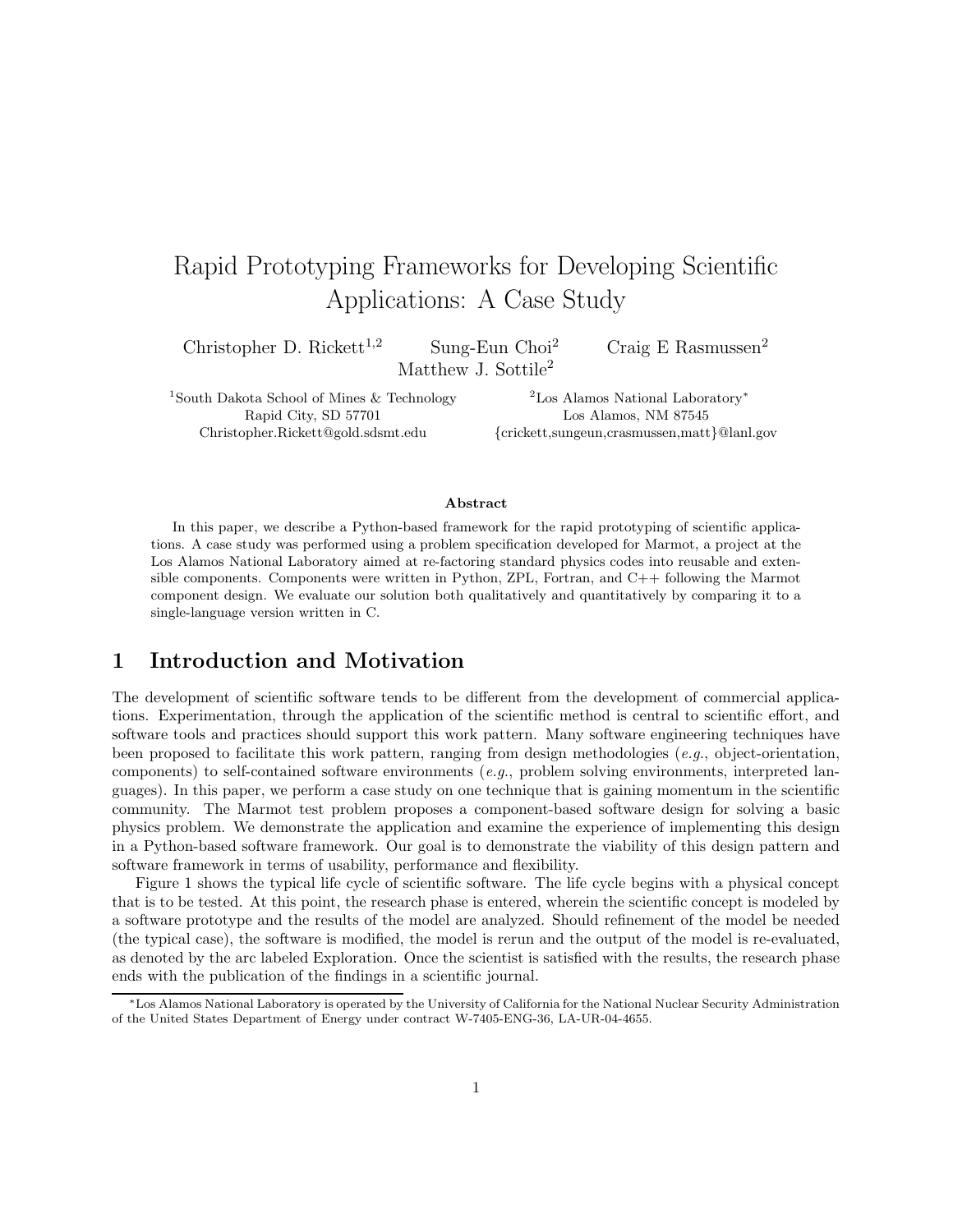

Figure 1: The software life cycle of scientific applications.

Sometimes, the results of the software model are so important that a production phase is warranted. For example, atmospheric models [13, 6] are run every day to predict weather patterns affecting virtually all life on our planet. Software prototypes developed during the research phase are modified and improved as they enter production. Because these models are run frequently and the results are so important, effort is spent to improve the efficiency of the code and to verify and validate the output. Once put into production, the code is largely static except for maintenance and minor improvements denoted by the arc labeled Maintenance.

What may not be well understood, is that the research phase of the life cycle of scientific software never really ends. New hypotheses are formed and new software prototypes are created (or old ones modified), as the exploration cycle is repeatedly followed. Sometimes the results of new research are important enough that the production code is modified to reflect these results.

What is particularly difficult about the scientific software life cycle are the two, very different, modes of operation. The research mode favors rapid prototyping environments such as Mathematica [22] or Matlab [20], while the production mode favors the type safety and performance of compiled languages such as Fortran or C++. It is difficult to share software between the two environments.

Component-based software design has been proposed to help alleviate this problem. For example, a large software project sponsored by the National Aeronautics and Space Administration (NASA), the Earth System Modeling Framework (ESMF) [5], was begun in order to increase the ease of use, interoperability, and reuse of software used in numerical weather prediction, data assimilation and other Earth science applications. The Marmot project [12] was started for similar reasons, i.e., to examine the feasibility of using component-based software development for applications important to the Department of Energy (DOE). The philosophy is that components should provide well-defined and stable (in time) interfaces, so that they can be developed, extended, and reused by a large developer and user community.

While projects, like Marmot and ESMF, will very likely aid the the development of scientific software, we suggest that they don't completely address the two different modes of operation shown in Figure 1. ESMF is largely a framework for Fortran components (layered on a C++ infrastructure) and Marmot is a C++ framework based on templates. Both frameworks support the production mode (with a high value placed on performance) better than they do the research mode (with a high value placed on exploration and rapid prototyping).

The Common Component Architecture (CCA) forum has proposed additional requirements on components beyond well-defined interfaces [1]. Software components should be language neutral (programmable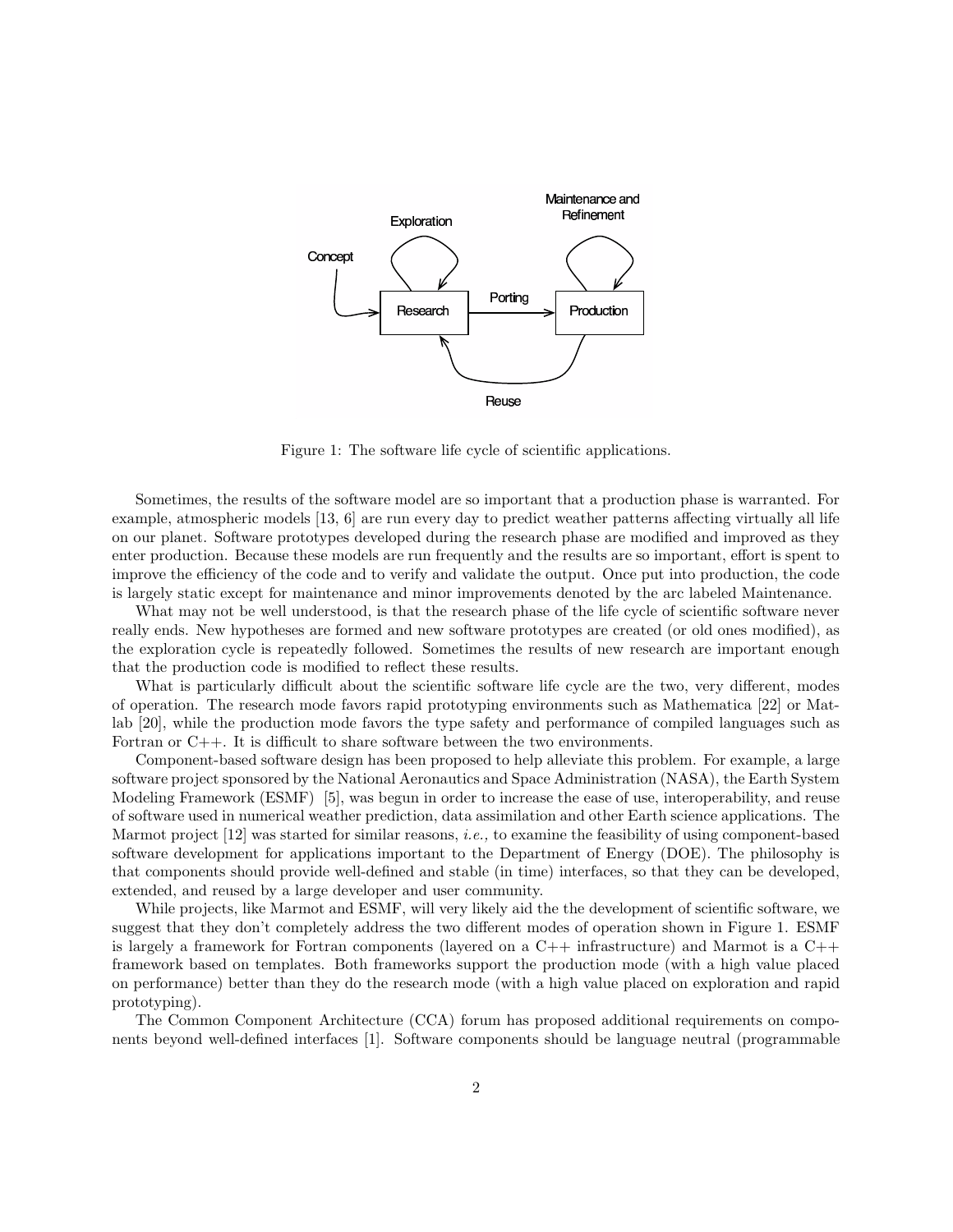in various languages) and load dynamically at runtime to support a rapid prototyping mode of operation (although they may also be linked statically for production runs). In this paper, we describe a case study to consider if a rapid-prototyping framework can be developed that supports the sharing of components between the research and production modes shown in Figure 1. Specifically, we use a Python-CCA component framework to solve a test problem proposed by the Marmot project. In this study, the Marmot component design [11] is carefully followed, although components have been created using a variety of languages (not just  $C_{++}$ ) by using the Python extension model [21]. We attempt to adhere to the Marmot  $C_{++}$  interface design to the point that any Marmot C++ physics component can be run within the Python framework. We evaluate our solution both qualitatively and quantitatively by comparing to a single-language solution using C.

The goal of this paper is to examine the feasibility of using a rapid prototyping environment to develop large, complex scientific applications based on components that can be shared between research and production environments. There are three general issues we seek to address:

- Are components and standardized interfaces helpful? There is a nontrivial cost associated with producing well-designed interfaces in order to produce reusable components. Is this cost worth the results?
- A rapid prototyping environment may be great for prototyping, but is it helpful in producing code that is production oriented? Can components be easily shared between the research and production environments?
- Is a mixed language environment beneficial? Can data structures be efficiently shared between languages?

It should be noted that components, rapid prototyping, and mixed language programming are not new topics. There exist excellent implementations of these ideas in other scientific frameworks (e.g., [15, 18]) However, we suggest that there is not yet a consensus among scientific application developers that these ideas are worth the bother and that they are not just a fad that will wither with time. Our goal is to evaluate the usefulness of these ideas with this case study.

The remainder of the paper is organized as follows. In Section 2, we give a brief overview of the Marmot project. In Section 3, we give implementation details of the rapid prototyping environment, as well as the Marmot test problem that was selected to be studied. In Section 4, we present a qualitative and quantitative evaluation of our Python-CCA solution as compared to a single-language solution. Finally, in Section 5 we make conclusions and suggest future work.

# 2 Marmot Project

The Marmot project is a computational physics effort at Los Alamos National Laboratory (LANL) to build extensible, high-performance multi-physics simulation codes based on modern component programming techniques [12, 11]. The Marmot project has carefully defined a set of interacting components with well-defined boundaries and C++ interfaces. We have adapted the Marmot C++ design to work within a Python CCA framework.

As a first step toward demonstrating the feasibility and performance of component-based programming techniques for simulations of this type, the Marmot Advection-Diffusion-Reaction (ADR) test problem was posed. While this test application is small, it represents the kernel of more general and realistic ADR applications. The additional complexities associated with more complex boundary conditions, diffusion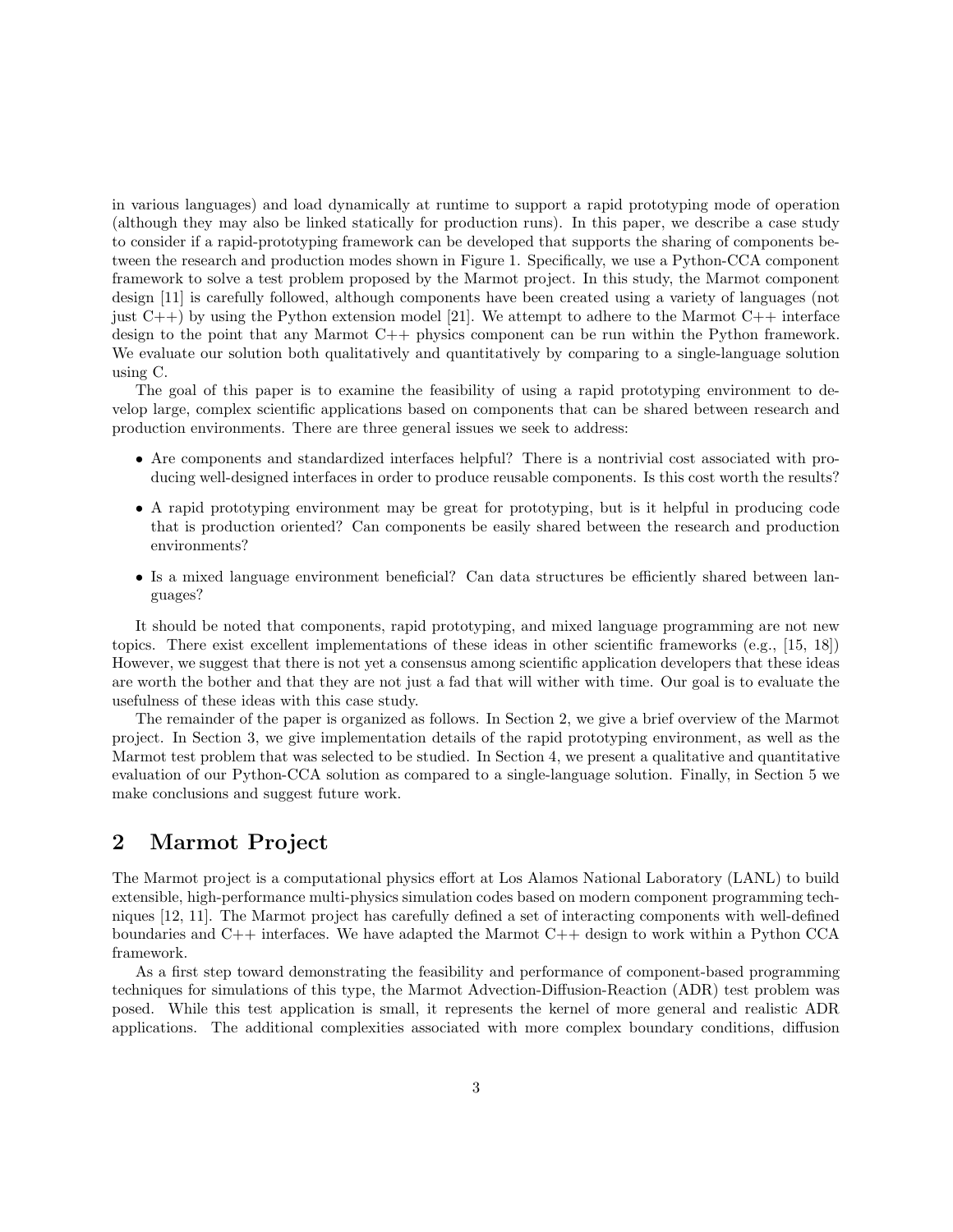

Figure 2: Relationship of the Marmot components.

coefficients, or reactions rates (for example), of a more realistic application, are not felt to materially affect the conclusions of this study.

The scope of the Marmot project extends far beyond the simple test problem implemented in this study. The project's aim for the first year is to produce interfaces and prototype component implementations, that can be further extended into production components suitable for reuse across projects. However, component reuse is beyond the scope of this paper, which is more concerned with development environments for scientific applications.

This section presents a summary of the test problem. Details regarding parameters, boundary conditions, and spatial and time discretization can be found by referring to the original papers [11, 10].

The goal of this test problem is to write a component-based application that produces a numerical approximation of the ADR equation given by:

$$
\partial_t u + \nabla \cdot \vec{f}(\vec{x}, u) - \nabla \cdot (d(\vec{x}, u) \nabla u) + r(\vec{x}, u)u = q(\vec{x}, u)
$$
\n(1)

where  $u(\vec{x},t)$  is a scalar unknown,  $\vec{f}(\vec{x}, u)$  is an advective flux,  $d(\vec{x}, u)$  is a diffusion coefficient,  $r(\vec{x}, u)u$  is a reactive term and  $q(\vec{x}, u)$  is a source term. Six major components are involved in the solution of the ADR problem. The relationship of these components is shown in Figure 2. The Driver component replaces the "main" of a traditional application and is responsible for reading initial data, running the time loop to advance simulation time, and saving state. The Driver component uses a time Integrator component to advance one time step. The time Integrator(with the support of the Multiphysics component) implements the particular time integration method used. An operator-split time integration method allows each component of the ADR equation 1 to be written independently, reflected directly in the component decomposition of the software itself. These three physics components are shown at the bottom of the figure and are described separately below. It is assumed that a 2-D solution space is discretized into  $M \times N$  cells.

Advection. This component uses an upwind Godunov scheme [8] to approximate the solution to the advection term,

$$
\frac{u^{n+\frac{1}{3}} - u^n}{\Delta t} + \nabla \cdot \vec{f}^n = 0.
$$
\n<sup>(2)</sup>

Traversal of the domain once along each axis is used to apply the Godunov scheme to the 2-D domain.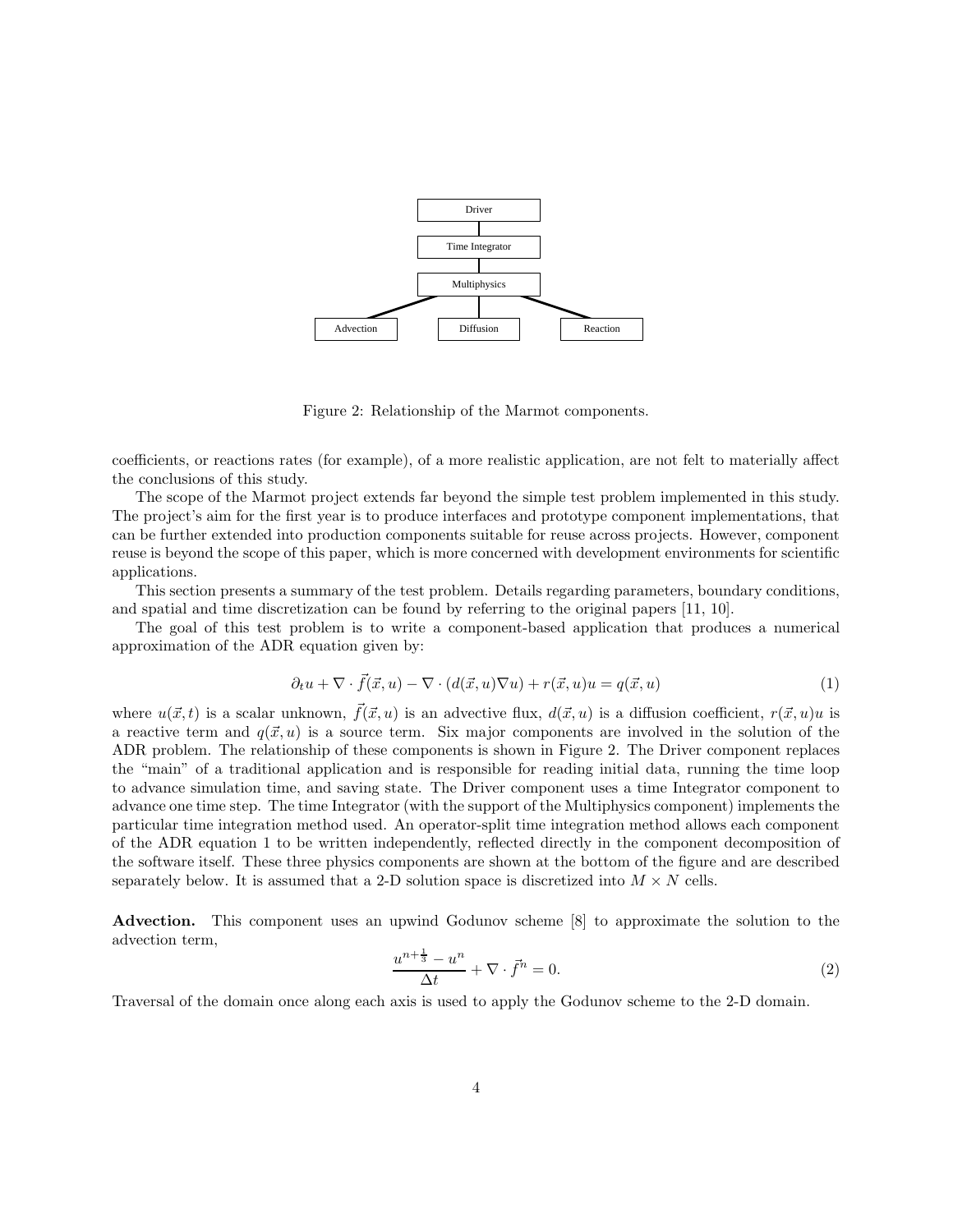Diffusion. The Diffusion component solves the diffusion term,

$$
\frac{u^{n+\frac{2}{3}} - u^{n+\frac{1}{3}}}{\Delta t} - \nabla \cdot \left( d^{n+\frac{1}{3}} \nabla u^{n+\frac{2}{3}} \right) = 0,\tag{3}
$$

implicitly on a regular, face-centered grid. This reduces to a linear system of the form,

$$
A\vec{u} = \vec{q} \tag{4}
$$

where A is a symmetric positive definite  $M \times N$  by  $M \times N$  matrix. Due to the five point stencil of the finite difference approximation of equation 3, the matrix  $A$  is sparse with a banded structure containing at most five non-zero elements per row. Two steps are required to implement this component. First, the A matrix and  $\vec{q}$  vector must be assembled based on the current cell-centered grid, and then the unknown vector  $\vec{u}$ must be solved by invoking a basic linear solver.

Reaction. The update for the reaction equation can be written as:

$$
\frac{u^{n-1} - u^{n + \frac{2}{3}}}{\Delta t} + r^{n + \frac{2}{3}} u^{n+1} = q^{n+1}.
$$
\n(5)

This portion of the system is fairly simple to implement, as at any grid point, the solution is independent of the solution at neighboring cells.

### 3 Implementation details

In this section, we give a description of the implementation of the components used in the Marmot ADR test problem as well as a description of the monolithic C application used for comparison.

#### 3.1 Components

A CCA framework [1] was used to dynamically create components at runtime and to compose them into a running application. The implementation of a small CCA software layer allows a component to describe itself via "uses" and "provides" ports (a collection of interfaces) at runtime. For example, the Multiphysics component "uses" a physics port, "provided" by the Advection component. We used a pure Python implementation of the CCA Framework.

All of the components in Figure 2 were first written in Python. A large number of cooperating tools and extension modules exist for Python specifically for scientific users. These include modules for graphics and plotting, optimization, integration, special functions, signal and image processing, genetic algorithms, ODE solvers and more [17]. In our implementation, we used the Python Numeric and PySparse extension modules [17, 7], which include support for high-performance arrays and linear solvers. Each component implements a setServices method (four to five lines of code) to allow it to run in a CCA framework.

The physics components were then ported from Python to a compiled language: ZPL for Advection, Fortran 95 for Diffusion, and C++ for Reaction. The use of different languages allowed us to anticipate the environment where components are developed by separate individuals or teams, each with an expertise in a different language.

Chasm [16] was used to provide multi-language interfaces to the array data structures shared between components. Fortran 95 uses a rich array descriptor for representing arrays, as opposed to the simpler pointer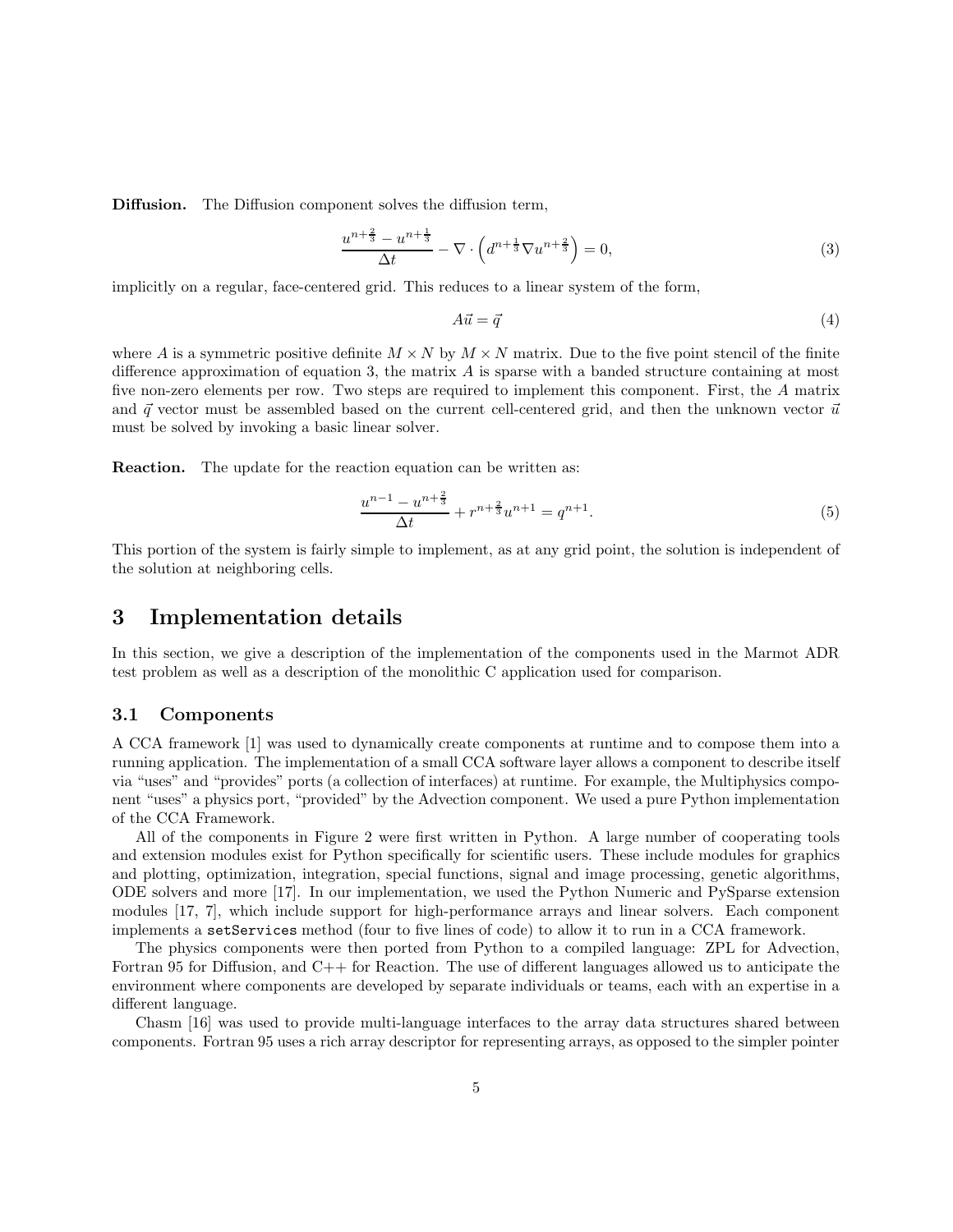and length scheme used by languages such as C and C++. The Chasm array-descriptor library allows array data to be shared between languages (Fortran, ZPL, Python, and C++) without the unnecessary copying of data. Chasm was also used to facilitate the creation of component bridging code, called by Python to interface to the various implementation languages used. Other language interoperability tools could have been used equally as well, for example, SWIG [2] or Babel [9].

Advection component. The Advection component was written in ZPL [19, 3]. ZPL is an array programming language designed from first principles for fast execution on both sequential and parallel computers. ZPL was chosen because of its simple and natural expression of the stencil operations that dominate the Advection phase. The underlying implementation of ZPL represents arrays similar to Fortran by using array descriptors and is used to allocate the  $M \times N$  array shared by each of the components. By default, the data is distributed in a block manner by the runtime libraries, where the processors involved are organized into a grid and blocks of data are assigned to each processor. Any data that lies on a block border within the extent of the stencil (i.e., within one location for the Advection) is replicated per processor.

The initialization phase for the Advection component includes initializing the ZPL runtime system with information such as the distribution and number of processors. The same ZPL code that runs on a sequential machine runs on traditional supercomputers (such as the Cray X1) and large-scale clusters with efficiency comparable to hand-coded message passing. ZPL code is compiled to low-level C and the most appropriate communication mechanism (e.g., MPI, SHMEM, etc.). This is the only component that is already parallelized.

All of the array data structures are allocated by ZPL and shared with other languages. A Fortran component, for example, has access to the information regarding how an array is distributed across processors and the Fortran component can be parallelized using the chosen communication mechanism. We believe this is the first time ZPL has been used in a multi-language environment in this fashion.

Diffusion component. The core of the Diffusion component solves a system of linear equations. For this component, the SuperLU sparse solver library [4] (version 3.0) was used. The SuperLU routines perform an LU decomposition with partial pivoting and triangular system solves through forward and back substitution. SuperLU is written in C.

**Reaction component.** The Reaction component was implemented in  $C_{++}$ . The  $C_{++}$  implementation reduced the complexity of indexing through the use of iterators and conversion routines to convert between cell-center indices and corresponding cell-face indices. While this notation is verbose and explicitly loops over cell indices, there was a net overall reduction in complexity.

#### 3.2 Single language version

When the Python prototype components were complete, the components were translated to a more traditional application written in C. The C version maintained the component decomposition, though it was not written to be run within the Marmot or CCA component frameworks. It used the same solver library as the Fortran Diffusion component. The distinguishing feature of the C implementation was its array representation. Since C does not have adequate support for multidimensional arrays, the C version implements two-dimensional arrays as a dynamically allocated array of pointers to a data array. While this results in an  $O(M)$  storage overhead, it greatly simplifies indexing over the typical scheme of flattening multiple dimensional arrays.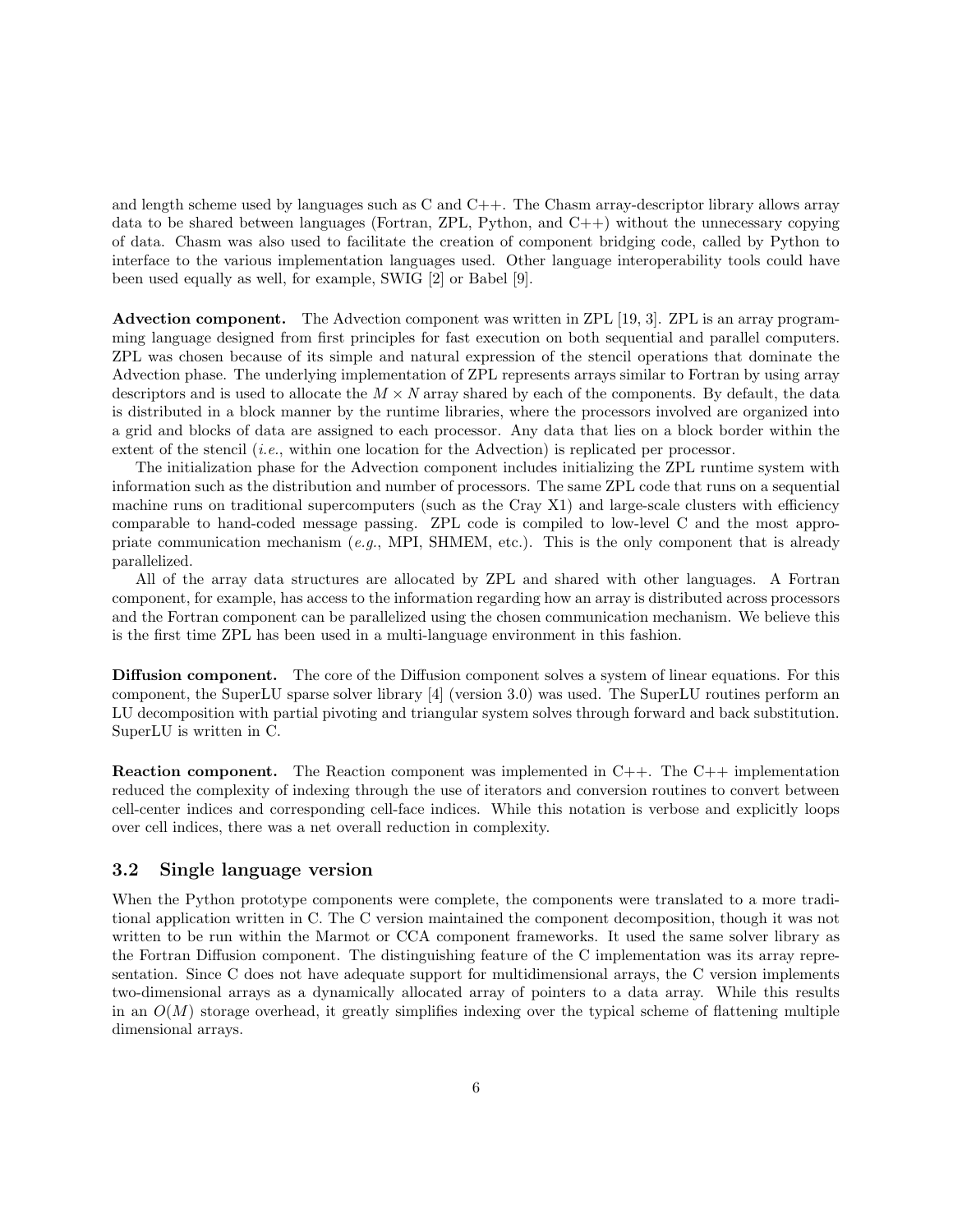|              | pure   | multi    |     |
|--------------|--------|----------|-----|
| component    | Python | language | C   |
| Driver       | 62     | 62       | 97  |
| Integrator   | 38     | 38       | 158 |
| Multiphysics | 73     | 73       |     |
| Advection    | 90     | 128      | 156 |
| Diffusion    | 99     | 161      | 197 |
| Reaction     | 26     | 92       | 28  |
| $Sub-Total$  | 388    | 509      | 636 |
| $\rm Other$  | 22     | 1497     | 269 |
| Total        | 410    | 1905     | 905 |

Table 1: Source lines of code for the various versions.

### 4 Evaluation of the Framework

In this section, we present a quantitative and qualitative evaluation of our framework, including a response to the questions posed in Section 1.

#### 4.1 Quantitative evaluation

Table 1 shows a comparison of the pure Python prototype, the multi-language, and the C versions in terms of source lines of code (SLOC) minus comments and blank lines. Note that the pure Python Driver, Integrator, and Multiphysics components are also used in the multi-language runs. SLOC is often criticized for being a poor metric of comparison, but we cite it here because it gives some sense of program complexity and maintainability. The multi-language code (excluding the Other category) was about 4.6 times larger than the pure Python version, while the C version was only 2.2 times larger. The C version was larger as it required explicit looping for every component except Reaction, where the flattening of the array also required extra lines of code. The Other category counts source files used for support code such as array support for the C version and the Python component wrappers. The bulk of the code for the multi-language version in the Other category (approximately 800 lines) consisted of automatically-generated code for the ADR components, and thus does not necessarily reflect direct programmer effort.

All experiments were run on a 2.6 GHz Intel Xeon computer running Linux kernel version 2.4.X with 2.0 GB of memory. Table 2 shows the various compilers, libraries, and flags used for building the components.

Table 3 shows the execution times for the computational portion of the Marmot ADR test problem. Loop time is the time spent in the time loop (advancing computational time), while sum is the total time spent in the three ADR physics components (neglecting the overhead of the Python Driver, Integrator, and Multiphysics components).

The Diffusion and Reaction components performed similarly but the ZPL advection component was 2–3 times slower than the C version. This is expected because the ZPL generated code is already parallelized and thus contains index translations, checks for communication, and other significant details required for a parallel version.

Perhaps, the most important result is that there is a small difference between the loop and the sum timings for the multi-language runs which is comparable to that of the C version. This indicates that the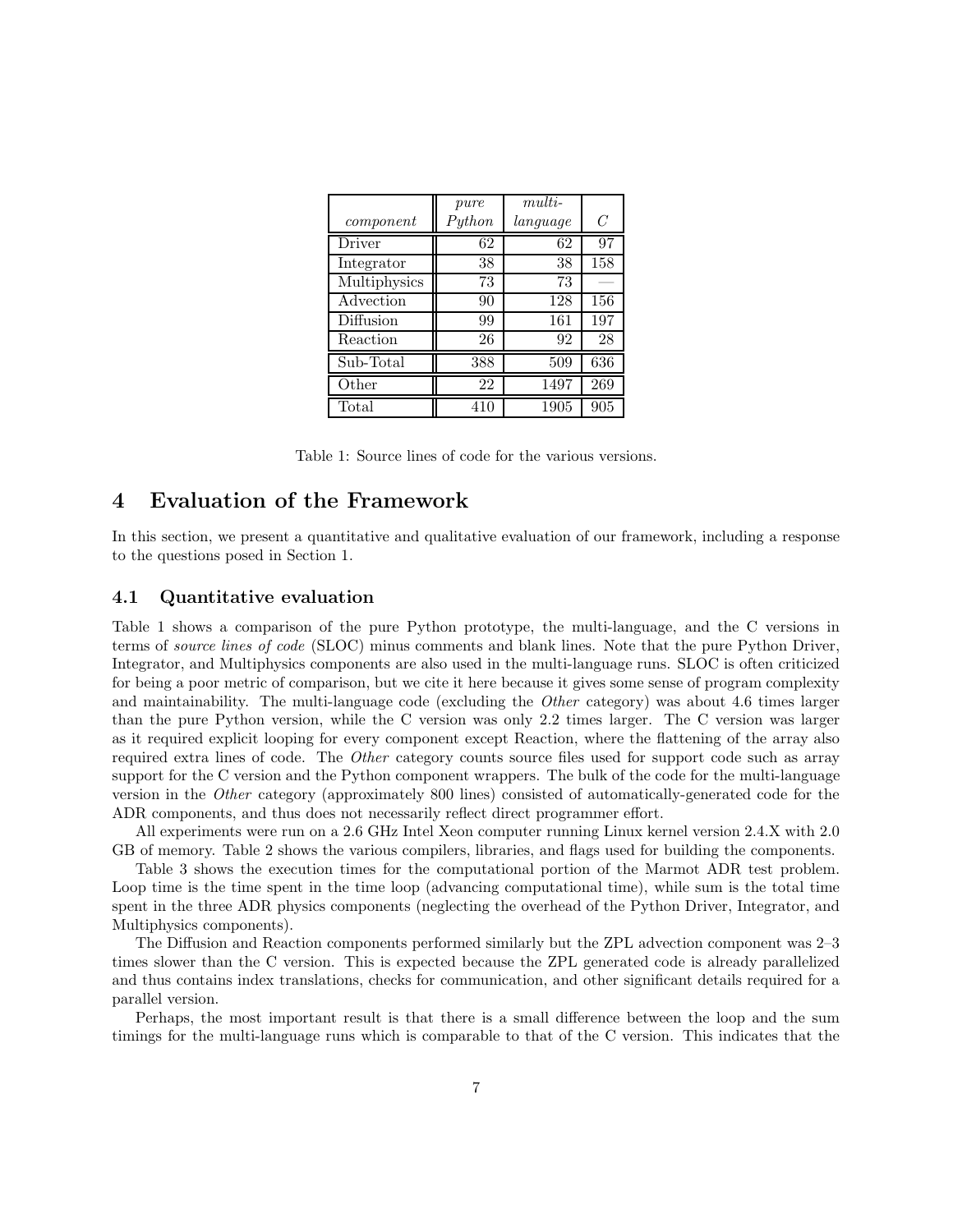| tool                                 | flags                                          | component             |
|--------------------------------------|------------------------------------------------|-----------------------|
| Python 2.2                           |                                                | Driver, Integrator,   |
|                                      |                                                | Multiphysics          |
| ZPL compiler $2.0.0$ (compiled to C) | $-()$                                          | Advection             |
| Intel Fortran 95 compiler 7.0        |                                                | <b>Diffusion</b>      |
| SuperLU 3.0                          |                                                | Diffusion             |
| Intel $C/C++$ compiler 8.0           | $-O3$ -tpp7 $-axKW$ -restrict $-std = c99$ -ip | Advection, Diffusion, |
|                                      | -mcpu=pentium4 -march=pentium4                 | Reaction              |

Table 2: Tool versions used for the ADR components.

| version        | size    | loop                 | sum                  | advection             | diffusion            | reaction       |
|----------------|---------|----------------------|----------------------|-----------------------|----------------------|----------------|
| multi-language | 100x100 | $2.371 \text{ sec}$  | $2.37 \text{ sec}$   | $0.00346 \text{ sec}$ | $2.365 \text{ sec}$  | $0.000648$ sec |
|                | sparse  | $2.3444$ sec         | $2.34 \text{ sec}$   | $0.00106$ sec         | $2.341 \text{ sec}$  | $0.000699$ sec |
| multi-language | 200x200 | $34.635$ sec         | $34.63 \text{ sec}$  | $0.0144$ sec          | $34.612 \text{ sec}$ | $0.00273$ sec  |
|                | sparse  | $34.97 \text{ sec}$  | $34.96 \text{ sec}$  | $0.00843 \text{ sec}$ | $34.95 \text{ sec}$  | $0.00293$ sec  |
| multi-language | 300x300 | $165.46 \text{ sec}$ | $165.44 \text{ sec}$ | $0.0324$ sec          | $165.4 \text{ sec}$  | $0.006$ sec    |
|                | sparse  | $165.48 \text{ sec}$ | $165.23$ sec         | $0.0133$ sec          | $165.21 \text{ sec}$ | $0.00636$ sec  |

Table 3: Execution times for ADR code.

overhead of the Python CCA framework (as compared to doing the same thing in C) is negligible; there was simply no performance cost associated with using the Python prototyping environment to run the Marmot ADR components.

Note that we did not perform a study implementing every component in every possible language, as raw performance is not the ultimate metric for success in this work. The choice of languages was motivated by seeking good performance for the most appropriate languages for expressing the given computational task. Quite often high performance, particularly with languages such as C and Fortran, comes with algorithmic and conceptual obfuscation that ultimately degrades the productivity of the researcher.

#### 4.2 Qualitative evaluation

#### Is a mixed language environment beneficial? Can data structures be efficiently shared between languages?

We found a mixed language environment to be beneficial for several different reasons. The first of these is programmer choice and proficiency. Among the authors, there was a range of proficiencies in the chosen implementation languages. Some preferred C, others Python, two had experience in ZPL, and one extensive experience with Fortran. In this study, each author worked in the language or languages they were proficient at, making the programmer more efficient and less error prone.

There are large differences in the way loops are expressed in the five implementation languages. ZPL is the most concise with loops expressed as array-valued expressions applied over ZPL regions. Fortran and Python have an array-slice notation and C++ has iterators. Regions, slices, and iterators were all used effectively to reduce the complexity of explicit loop indexing. We found errors associated with looping and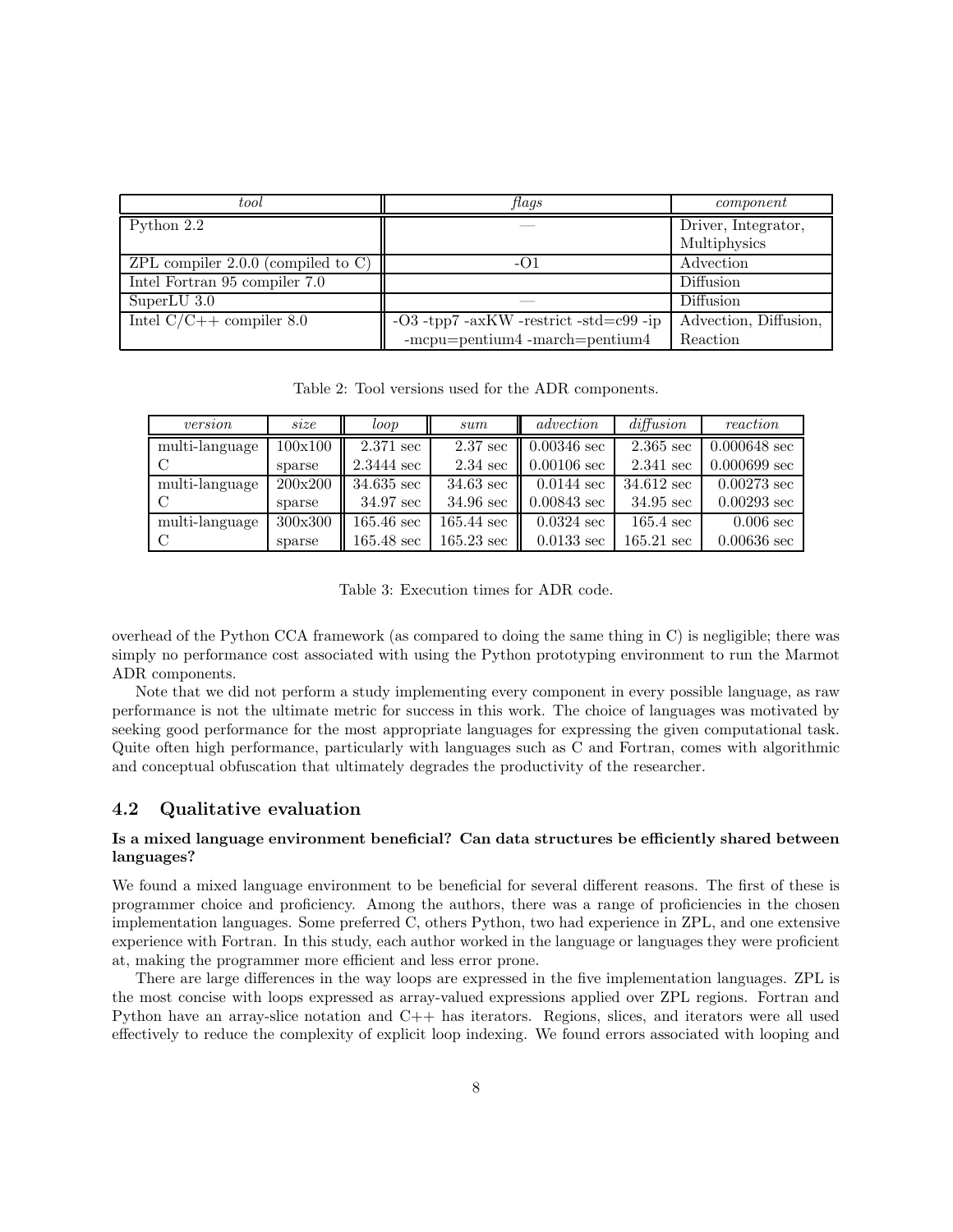array indexing to be the most common error made in implementing the components.

However, there was no clear cut choice for the easiest language to program in. ZPL is a good choice for components that access dense arrays in a regular fashion. Parallelization is another factor to consider. Though not taken advantage of here, ZPL components are implicitly parallel, thus reducing the time needed to develop parallel components.

As noted above, there were clear performance differences in the component implementations. However, there was no single language that performed best. C performed best for the Advection component, while Fortran was best for the Diffusion component.

There was a cost associated with the multiple language environment. Python wrappers had to be created for each multi-language physics component. While this was partially automated, it was tricky to learn and slowed down development for the programmer unfamiliar with Python extension modules. In general, an expert should be able to create a Python wrapper for a given component interface in a few hours or less, given existing tools [2, 9, 14, 16]. This is a one-time cost that can be amortized across many components sharing the same interface. As the ADR physics components all have a single, well defined interface, the Python wrapper need only be created once for each implementation language.

Data were easily shared between implementation languages for the initial Marmot ADR test problem. This was due to the ability to use arrays as the primary data structure. It is planned for the Marmot project to experiment with more complicated data structures on unstructured meshes in the future. It is unlikely that ZPL would be a language of choice under these circumstances. The ability to use Python and Fortran components for more complicated data structures in the future will ultimately depend on their C++ representations.

#### A rapid prototyping environment may be great for prototyping, but is it helpful in producing code that is production oriented? Can components be easily shared between the research and production environments?

It is generally accepted that prototyping environments such as Matlab and Mathematica are useful during the initial research phase of development, where models are being developed and tweaked. Transitioning these "worksheets" to real code has been less successful. In fact, there have been many efforts (including companies) to automatically translate such prototype codes to Fortran or other compiled versions, but most have met with limited success. Based on experience with such environments, we believe this is due to the fact that they are too "free-form." In our opinion, Python (and the Python Numeric library in particular [17]) provides a nice balance between free-form experimentation and a real program. The Numeric module provides many high-level data structures and functions that resemble the mathematics; this enables easy translation of formulas to code, a desire expressed by many scientists. In addition, Python allows the programmer to consider real issues like program control flow, file I/O, and performance.

Porting the Python prototype components to compiled languages was fairly trivial – errors encountered were typically minor and in most cases they were found by simply looking at the original Python code (no debugging was necessary). The major difficulty lay in the use of Python's high-level data structures which meant porting their functionality to the compiled languages. For example, Python has several ways in which to access array slices and whole arrays and keeping the semantics of these straight was an annoyance at times, even for those familiar with Python.

The importing of production components (represented by our ZPL, Fortran and C++ components) to the rapid prototyping environment, which was performed by a novice to Python, was more difficult than expected. The difficulty was due to version sensitivity of the Python interpreter and our inexperience with shared libraries in an interpreted environment. Python and similar interpreted languages are notoriously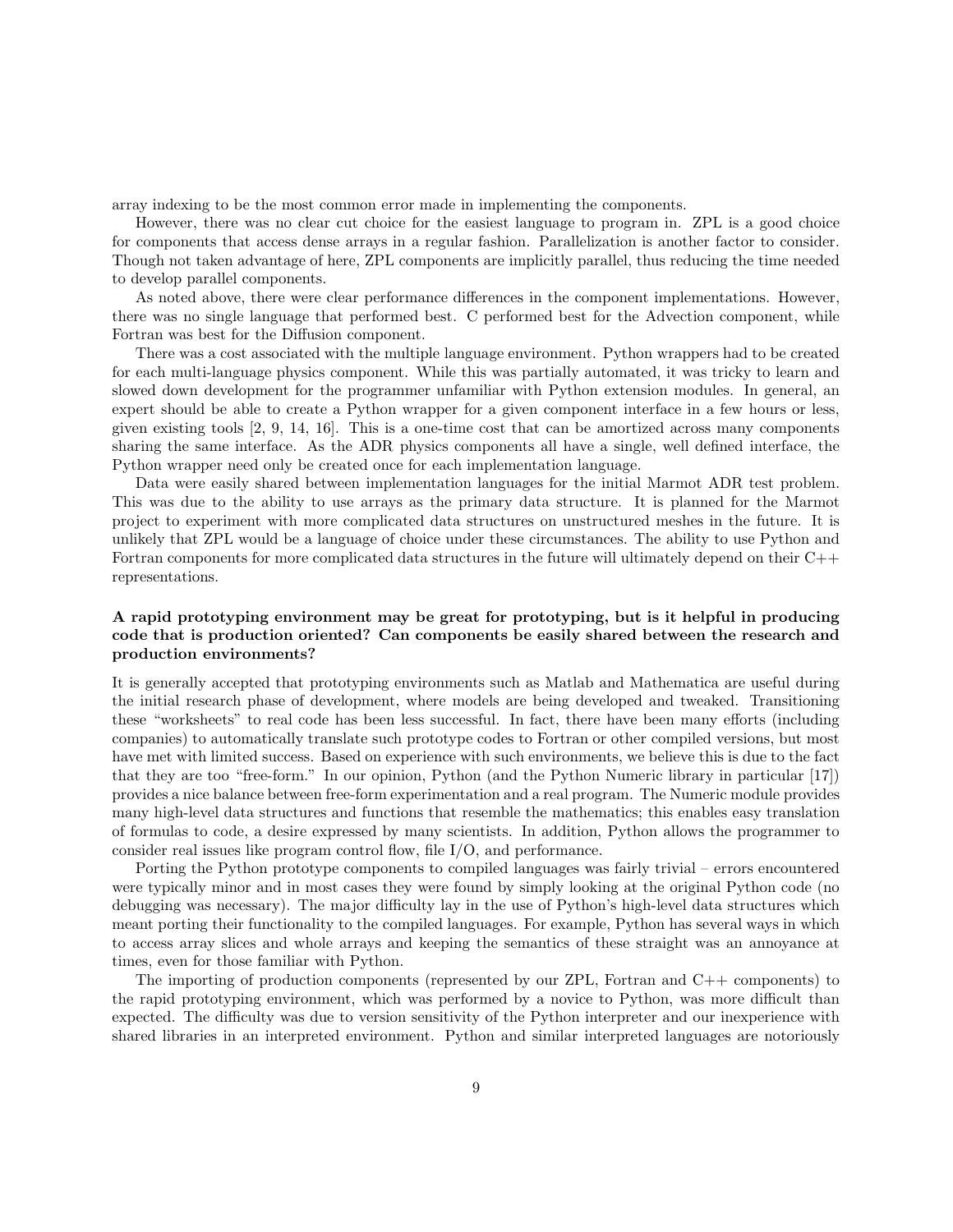poor with respect to version sensitivity, and thus a large amount of time was spent moving between versions. We found the loading of dynamic libraries much more difficult in an interpreted environment. In a compiled environment, the linker can fully identify dependences so that the proper libraries can be loaded at runtime. In the Python environment, there is no final link step and thus we had to manually link in many obscure libraries which we were unaware of.

Note again that this importing was performed by someone who was not familiar with the Python environment, thus our recommendation would be for an expert to perform the integration of production components.

#### Are components and standardized interfaces helpful? There is a nontrivial cost associated with producing well-designed interfaces in order to produce reusable components. Is this cost worth the results?

The factoring of the Marmot ADR test problem into components was likely the most important factor making a shared prototyping and production environment possible. The design provided each software module with a clear responsibility and a specific interface through which it interacted with other components. Given a component interface, a Python wrapper of the component can be created. If component interfaces are changed infrequently, then the cost of creating the Python (and other language) wrappers can be amortized over a long period of usage.

While several man-months went into the creation of the Marmot design, only a few man-weeks were needed to implement a prototype. The existence of the design shortened component development time. The separation into components allowed separate team members to implement and test a particular component, largely in isolation from other ongoing code development.

# 5 Conclusions and Future Work

In this paper, we performed a case study of a rapid prototyping environment for scientific applications using the Marmot ADR test problem. The scientists involved in the Marmot project, spent several man-months factoring the problem and defining the set of components and their interfaces. This component factoring was essential for our rapid prototyping environment, as we were able to quickly implement a reference implementation in Python, which was then used to implement the ADR components in the most natural language for the particular task. For comparison purposes, the Python version was also used to implement a single-language version in C. (It would have been convenient to use the Marmot C++ implementation for comparison, but it has not been completed yet.)

We found the existing Marmot component specification to be the most important factor in creating a prototyping environment that shared components with the production environment. We also found that Python provides an excellent prototyping environment via extension modules that provide syntax and functions that closely map to the actual mathematics being performed. Using the prototype as a reference implementation proved very useful, though porting the high-level syntax to a lower-level language required care. Sharing array data between components implemented in different languages was straight forward and efficient using the Chasm array-descriptor library.

Components were implemented in several languages (Python, ZPL, Fortran, and C++). No language displayed a clear cut advantage, either in terms of ease of implementation or in terms of performance. The performance overhead of using the Python prototyping environment was minor, since this test problem and other like problems are computationally intensive.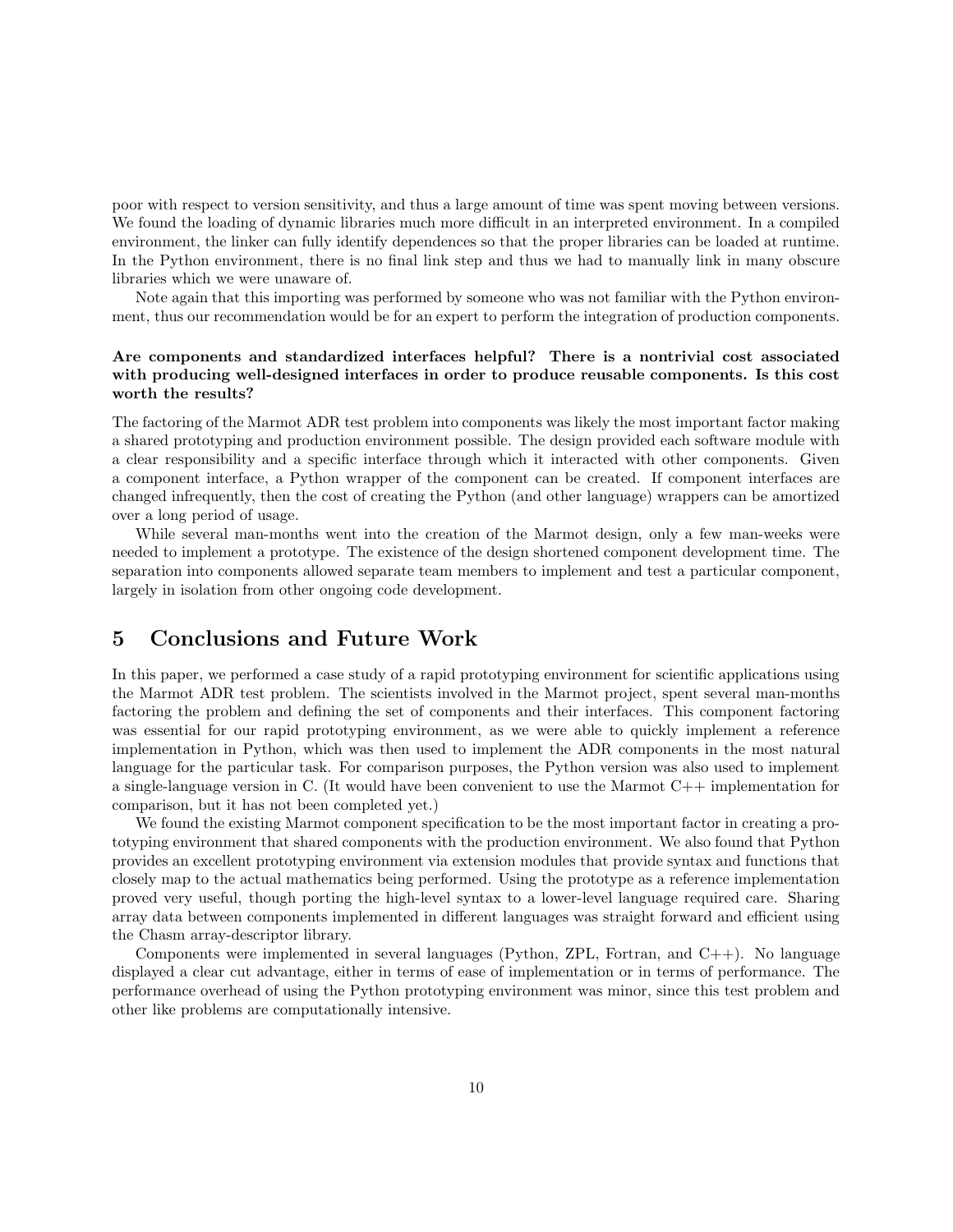Future Work. We have only implemented (or wrapped) a portion of the Marmot C++ framework in Python in order to test the concept of prototyping Marmot physics components. More work needs to be done in order to fully share components between the two environments. In addition, the sharing between components of the more complicated data structures associated with unstructured meshes needs to be studied. We expect this will present interesting new challenges.

### References

- [1] R. Armstrong, D. Gannon, A. Geist, K. Keahey, S. Kohn, L. C. McInnes, S. Parker, and B. Smolinski. Toward a common component architecture for high-performance scientific computing. In Proceedings of High Performance Distributed Computing, pages 115–124, 1999.
- [2] David M. Beazley. Automated scientific software scripting with SWIG. In Future Generation Computer Systems, volume 19. Elsevier, 2003.
- [3] Bradford L. Chamberlain. The Design and Implementation of a Region-Based Parallel Language. PhD thesis, University of Washington, November 2001.
- [4] James W. Demmel, John R. Gilbert, and Xiaoye S. Li. SuperLU users' guide. Technical Report LBNL-44289, Lawrence Berkeley National Laboratory, October 2003.
- [5] R. E. Dickenson, S. E. Zebiak, J. L. Anderson, M. L. Blackmon, C. DeLuca, T. F. Hogan, M. Iredell, M. Ji, R. Rood, M. J. Suarez, and K. E. Taylor. How can we advance our weather and climate models as a community? In Bulletin of the American Meteorological Society, volume 83, March 2002.
- [6] European Centre for Medium-Range Weather Forecasts. see www.ecmwf.int.
- [7] Roman Geus and Peter Arbenz. A Python framework for large scale sparse linear algebra. In PyCon DC 2003, March 2003.
- [8] Sergei K. Godunov. A finite difference method for the numerical computation of discontinuous solutions of the equations of fluid dynamics. Matematichesky Sbornik 47, pages 271–290, 1959.
- [9] Scott Kohn, Gary Kumfert, Jeff Painter, and Cal Ribbens. Divorcing language dependencies from a scientific software library. In Proceedings of the 10th SIAM Conference on Parallel Processing, 2001.
- [10] Robert Lowrie, Thomas Evans, Gary Dilts, John Turner, Charles Ferenbaugh, Jon Dahl, and Todd Urbatsch. Numerical methods for the advection-diffusion-reaction (ADR) project. Technical Report LA-UR-04-4031, Los Alamos National Laboratory, December 2003.
- [11] Robert B. Lowrie, Thomas M. Evans, Gary Dilts, Charles Ferenbaugh, Todd Urbatsch, Jon Dahl, John Turner, Chuck Wingate, Bob Clark, and Margaret Hubbard. Code design for the advection-diffusionreaction (ADR) project. Technical Report LA-UR-04-4032, Los Alamos National Laboratory, May 2004.
- [12] Robert B. Lowrie, Thomas M. Evans, and Gary A. Dilts. Vision and scope for the advection-diffusionreaction (ADR) project. Technical Report LA-UR-04-4035, Los Alamos National Laboratory, November 2003.
- [13] National Oceanic and Atmospheric Administration. see www.noaa.gov.